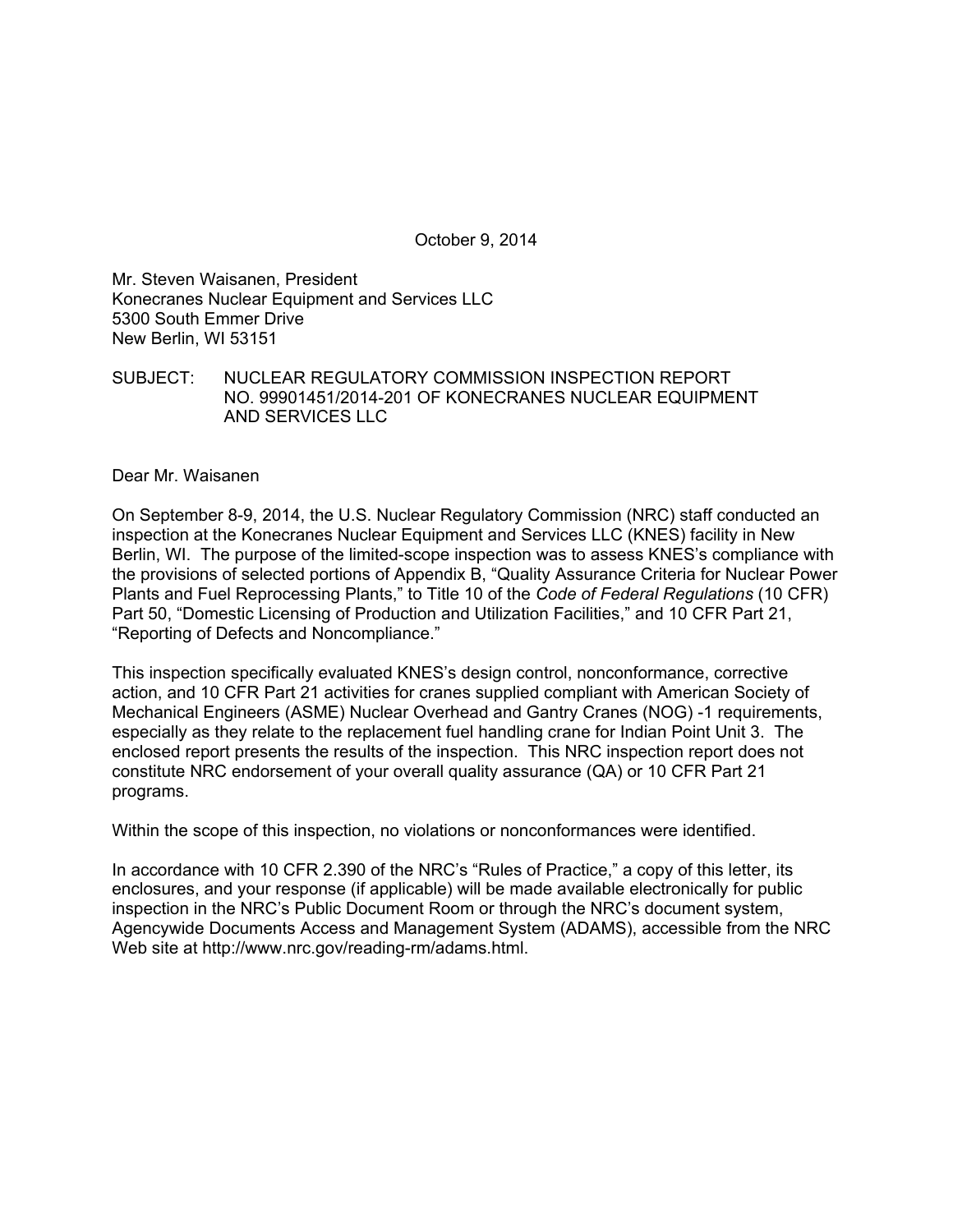S. Waisanen  $-2 -$ 

Sincerely,

Kerri Kavanagh, Chief **/RA/**  Quality Assurance Vendor Inspection Branch Division of Construction Inspection and Operational Programs Office of New Reactors

Docket No.: 99901451

Enclosures:

1. Inspection Report 99901451/2014-201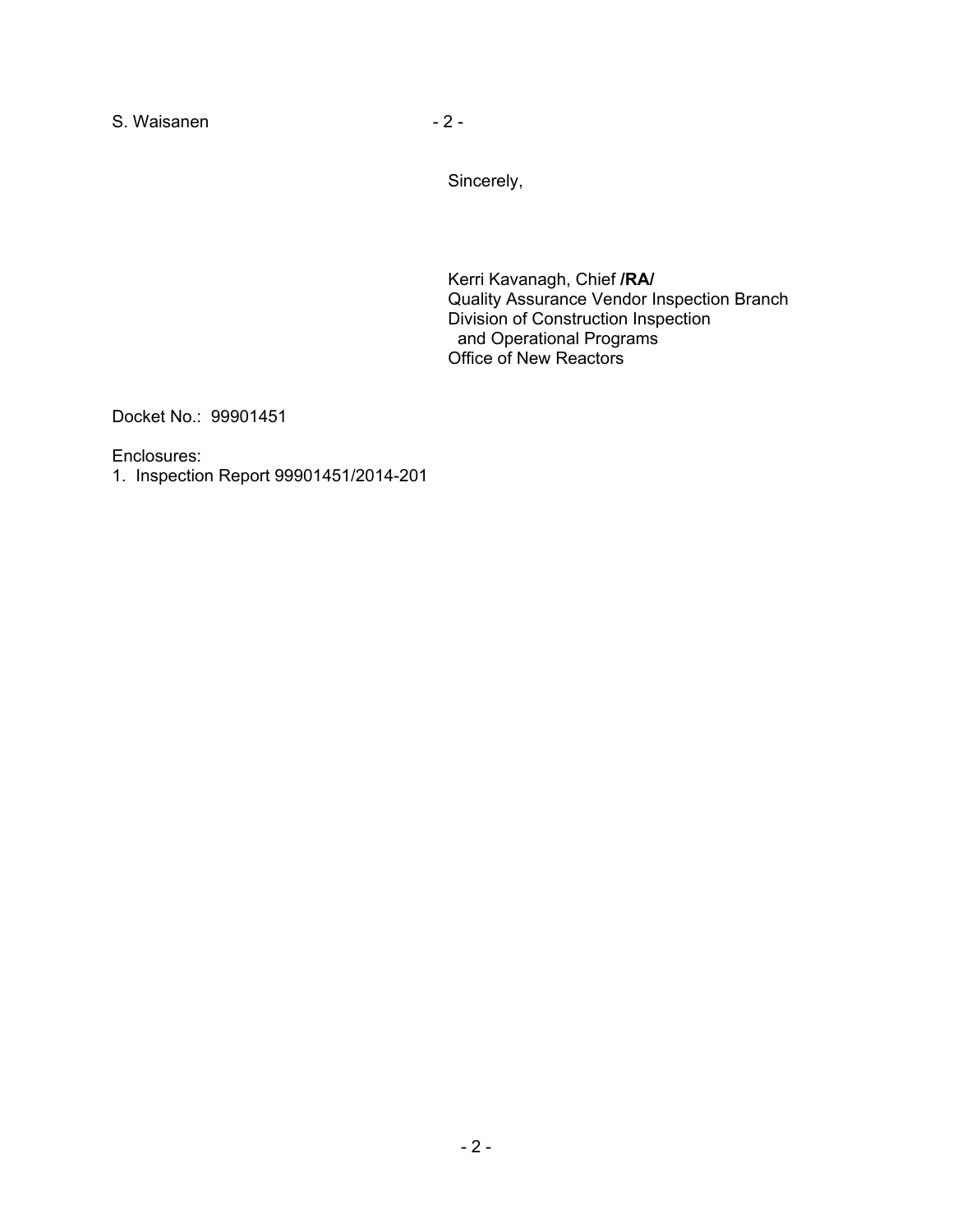S. Waisanen  $-2 -$ 

Sincerely,

Kerri Kavanagh, Chief **/RA/**  Quality Assurance Vendor Inspection Branch Division of Construction Inspection and Operational Programs Office of New Reactors

Docket No.: 99901451

Enclosures: 1. Inspection Report 99901451/2014-201

### **DISTRIBUTION:**

ASakadales KKavanagh thomas.mccann@konecranes.com

| <b>ADAMS ACCESSION No.: ML14274A428</b> |                                               |              | *Concurred via email* | NRO-002       |  |  |  |
|-----------------------------------------|-----------------------------------------------|--------------|-----------------------|---------------|--|--|--|
|                                         | <b>OFFICE</b>   NRO/DCIP/QVIB   NRO/DCIP/QVIB |              | NRR/DSS/SBPB          | NRO/DCIP/QVIB |  |  |  |
| <b>NAME</b>                             | TKendzia                                      | <b>AKeim</b> | SJones                | KKavanagh     |  |  |  |
| <b>DATE</b>                             | 10/1/2014                                     | 10/1/2014    | 10/1/2014             | 10/9/2014     |  |  |  |
| -------<br>------ ----                  |                                               |              |                       |               |  |  |  |

**OFFICIAL RECORD COPY**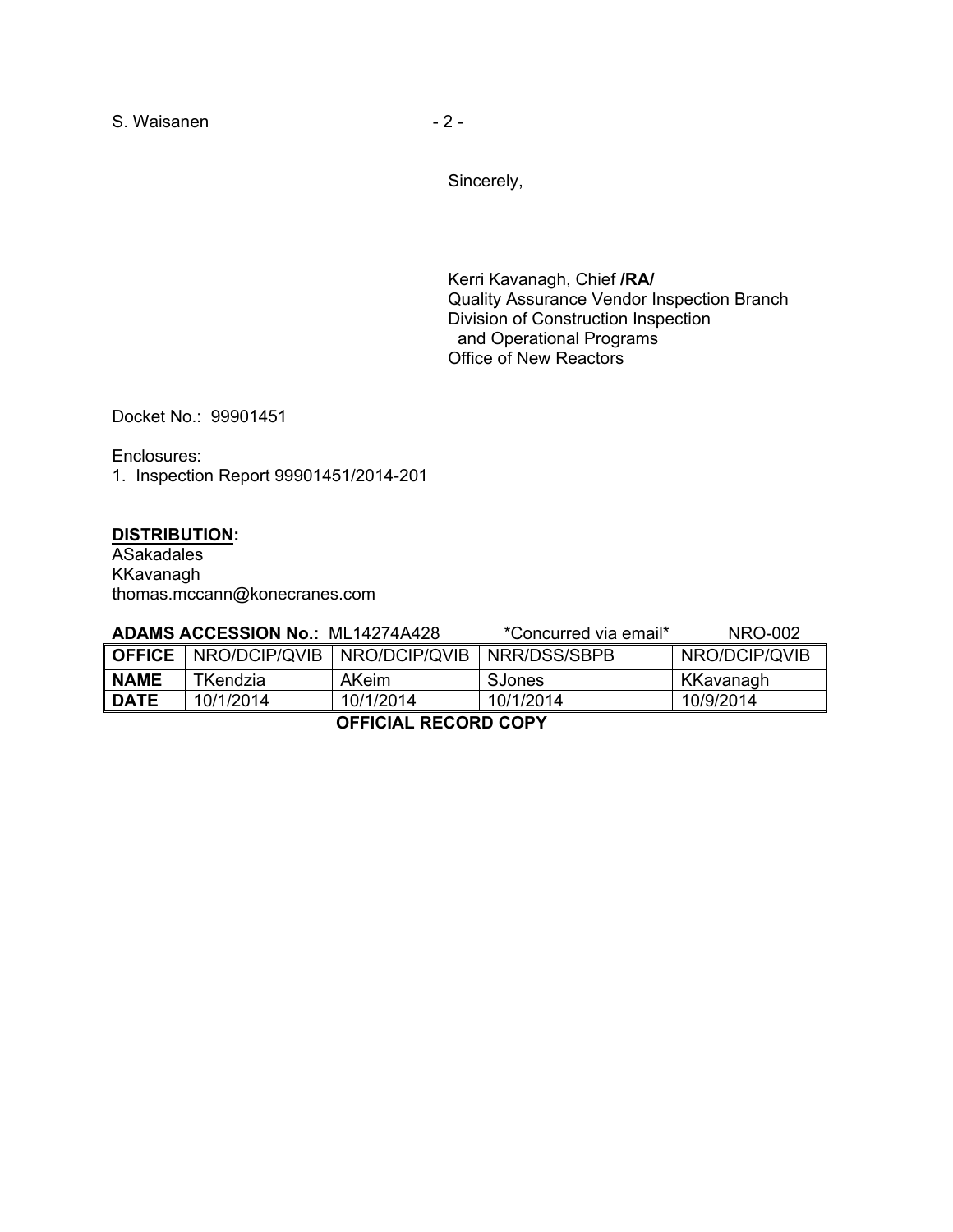### **U.S. NUCLEAR REGULATORY COMMISSION OFFICE OF NEW REACTORS DIVISION OF CONSTRUCTION INSPECTION AND OPERATIONAL PROGRAMS VENDOR INSPECTION REPORT**

| 99901451                                                                                                                                                                                                                                                                                                          |  |  |
|-------------------------------------------------------------------------------------------------------------------------------------------------------------------------------------------------------------------------------------------------------------------------------------------------------------------|--|--|
| 99901451/2014-201                                                                                                                                                                                                                                                                                                 |  |  |
| Konecranes Nuclear Equipment and Services LLC<br>5300 South Emmer Drive<br>New Berlin, WI 53151                                                                                                                                                                                                                   |  |  |
| Mr. Thomas McCann<br>thomas.mccann@konecranes.com                                                                                                                                                                                                                                                                 |  |  |
| Konecranes Nuclear Equipment and Services LLC, located at<br>5300 South Emmer Drive, New Berlin, WI 53151, provides new,<br>replacement, or refurbished material handling equipment; cask<br>cranes; cask transporters; fuel handling cranes; polar cranes; and<br>turbine hall cranes, for the nuclear industry. |  |  |
| September 8-9, 2014                                                                                                                                                                                                                                                                                               |  |  |
| Thomas Kendzia, NRO/DCIP/QVIB                                                                                                                                                                                                                                                                                     |  |  |
| Andrea Keim, NRO/DCIP/QVIB<br>Steve Jones, NRR/DSS/SBPB                                                                                                                                                                                                                                                           |  |  |
| Kerri Kavanagh, Chief<br>Quality Assurance Vendor Inspection Branch<br>Division of Construction Inspection<br>and Operational Programs<br><b>Office of New Reactors</b>                                                                                                                                           |  |  |
|                                                                                                                                                                                                                                                                                                                   |  |  |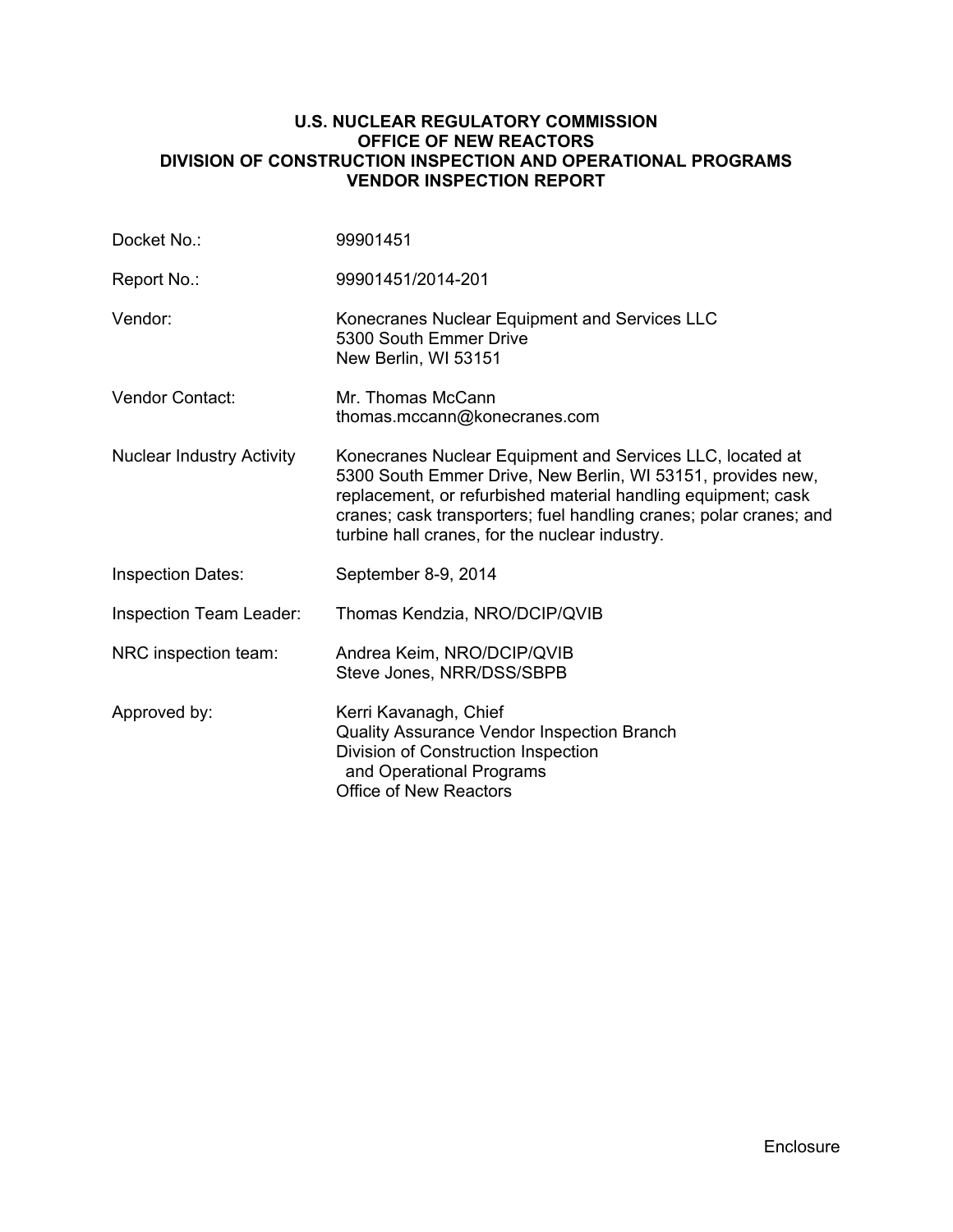# **EXECUTIVE SUMMARY**

#### Konecranes Nuclear Equipment and Services, LLC 99901451/2014-201

The U.S. Nuclear Regulatory Commission (NRC) staff conducted a vendor inspection at Konecranes Nuclear Equipment and Services LLC (hereafter referred to as KNES), to verify that it had implemented an adequate quality assurance (QA) program that complies with the requirements of Appendix B, "Quality Assurance Criteria for Nuclear Power Plants and Fuel Reprocessing Plants," to Title 10 of the *Code of Federal Regulations* (10 CFR) Part 50, "Domestic Licensing of Production and Utilization Facilities," and 10 CFR Part 21, "Reporting of Defects and Noncompliance." The NRC inspection team conducted the inspection from September 8-9, 2014.

This inspection specifically evaluated KNES's design control, nonconformance, corrective action, and 10 CFR Part 21 activities for cranes supplied compliant with American Society of Mechanical Engineers (ASME) Nuclear Overhead and Gantry Cranes (NOG) -1 requirements, especially as they relate to the replacement fuel handling crane for Indian Point Unit 3. The NRC inspection team reviewed the design control and engineering process, to ensure compliance with applicable codes and standards, such as ASME NOG-1, and the Part 21, nonconformances, corrective action processes to ensure compliance with regulatory requirements. The NRC conducted this inspection at KNES's facility in New Berlin, WI.

The following regulations served as the bases for this NRC inspection:

- Appendix B to 10 CFR Part 50
- 10 CFR Part 21

The NRC inspection team used Inspection Procedure (IP) 43002, "Routine Inspections of Nuclear Vendors," dated July 15, 2013, and IP 36100, "Inspection of 10 CFR Part 21 and Programs for Reporting Defects and Noncompliance," dated February 13, 2012.

The information below summarizes the results of this inspection.

## 10 CFR Part 21 Program

The NRC inspection team determined that the implementation of KNES's program for 10 CFR Part 21 was consistent with the regulatory requirements of 10 CFR Part 21. No findings of significance were identified.

#### Design Control

The NRC inspection team determined that the implementation of KNES's programs for design control was consistent with the regulatory requirements of Criterion III, "Design Control," of Appendix B to 10 CFR Part 50. No findings of significance were identified.

#### Nonconformance Program

The NRC inspection team determined that the implementation of KNES's program that documents and evaluates nonconformances was consistent with the regulatory requirements of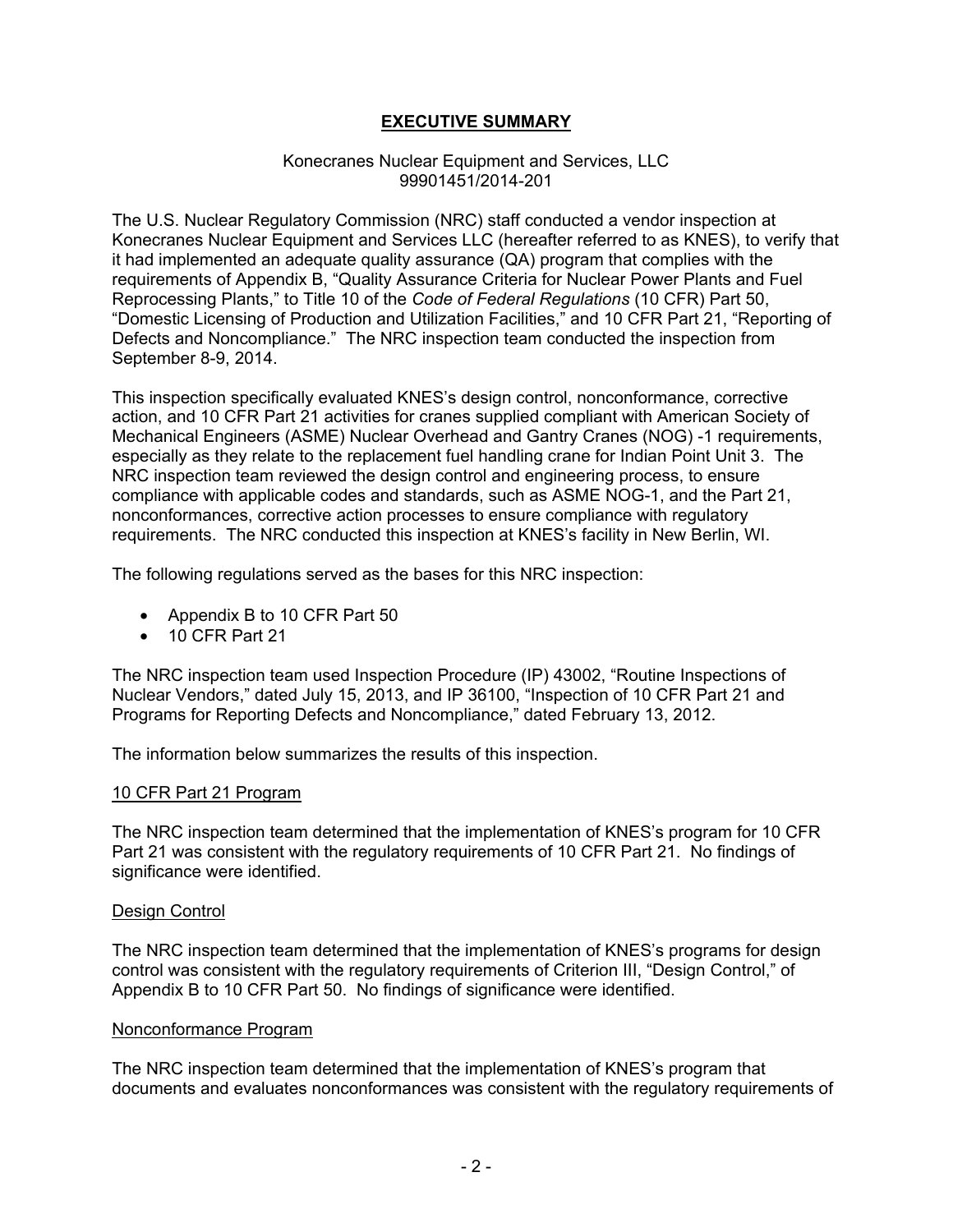Criterion XV, "Nonconforming Materials, Parts, or Components," of Appendix B to 10 CFR Part 50. No findings of significance were identified.

### Corrective Action Program

The NRC inspection team determined that the implementation of KNES's program that documents and evaluates corrective actions was consistent with the regulatory requirements of Criterion XVI, "Corrective Action," of Appendix B to 10 CFR Part 50. No findings of significance were identified.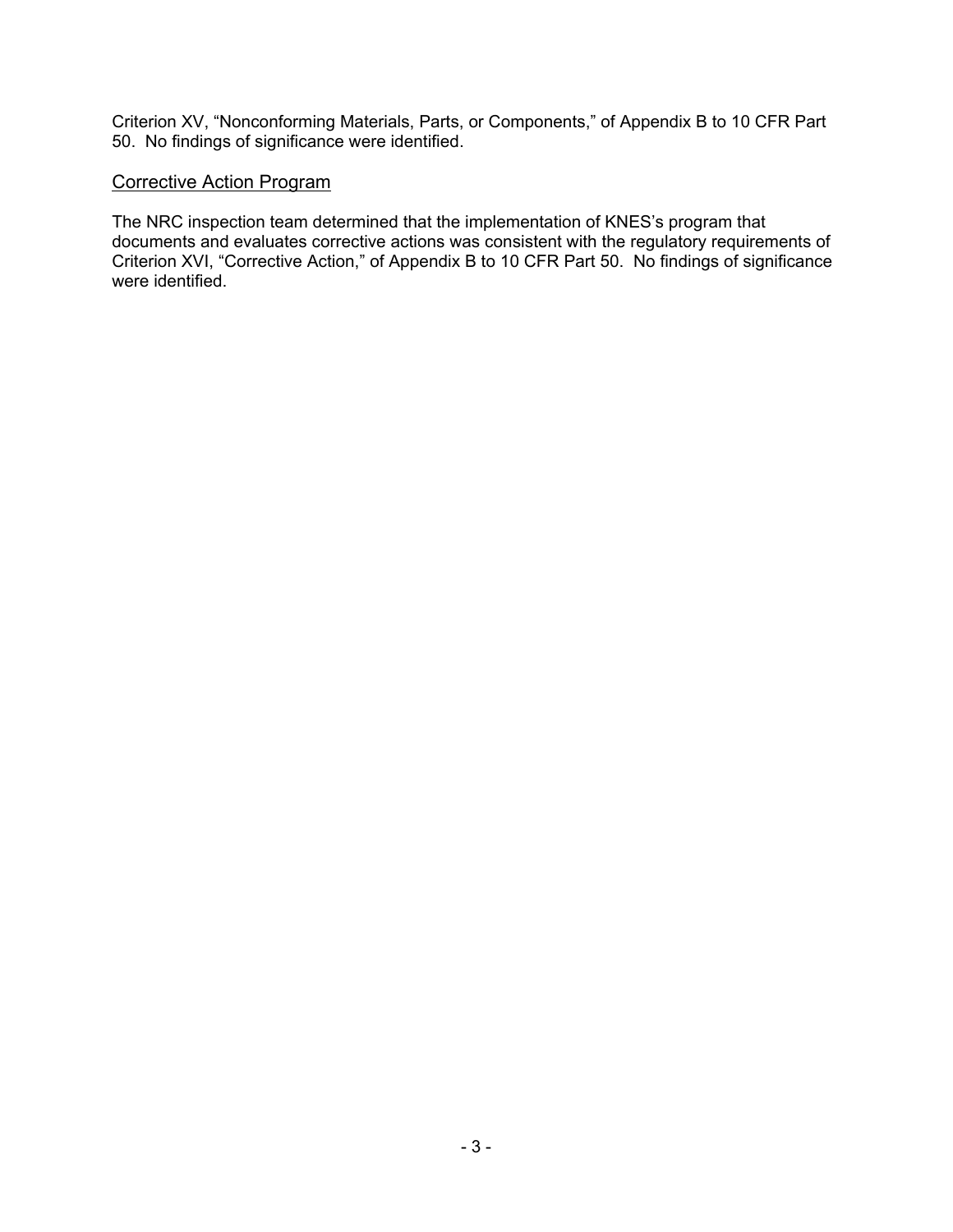# **REPORT DETAILS**

## **1. 10 CFR Part 21**

#### a. Inspection Scope

The NRC inspection team reviewed KNES's policies and implementing procedures that govern its Title 10 of the *Code of Federal Regulations* (10 CFR) Part 21 program to verify compliance with the requirements of 10 CFR Part 21, "Reporting of Defects and Noncompliance." Specifically, the NRC inspection team reviewed KNES's 10 CFR Part 21 procedure which describes the authorities and responsibilities for evaluating and reporting defects and noncompliance.

The NRC inspection team reviewed the procedures for corrective action, nonconformance, and other processes (such as audits, customer complaints, and customer returns) that could identify a defect or deviation, to ensure that they provided for screening to determine if an evaluation for 10 CFR Part 21 reporting was required. The NRC inspection team reviewed the last two years of corrective action reports for nuclear work to evaluate if they included audit findings, customer requests, complaints and returns, inspection/examination reports, or non-conformance reports to verify that KNES was implementing its requirements. The NRC inspection team walked down the facility to ensure that the 10 CFR Part 21 posting was in place as required. The NRC inspection team interviewed the Director Global Quality to assess his understanding of 10 CFR Part 21 and the reporting requirements as he has performed all the screening for 10 CFR Part 21 that were reviewed.

The NRC inspection team reviewed the KNES procedure for 10 CFR Part 21 to ensure it required records to be maintained in accordance with the requirements of 10 CFR Part 21. The NRC inspection team reviewed 12 samples of the nuclear corrective action reports (P/CARs) and verified that screening for Part 21 applicability was performed adequately and documented with additional explanations when appropriate.

The attachment to this inspection report lists the individuals interviewed and documents reviewed by the NRC inspection team.

b. Observations and Findings

No findings of significance were identified.

c. Conclusions

The NRC inspection team determined that the implementation of KNES's program for 10 CFR Part 21 was consistent with the regulatory requirements of 10 CFR Part 21. No findings of significance were identified.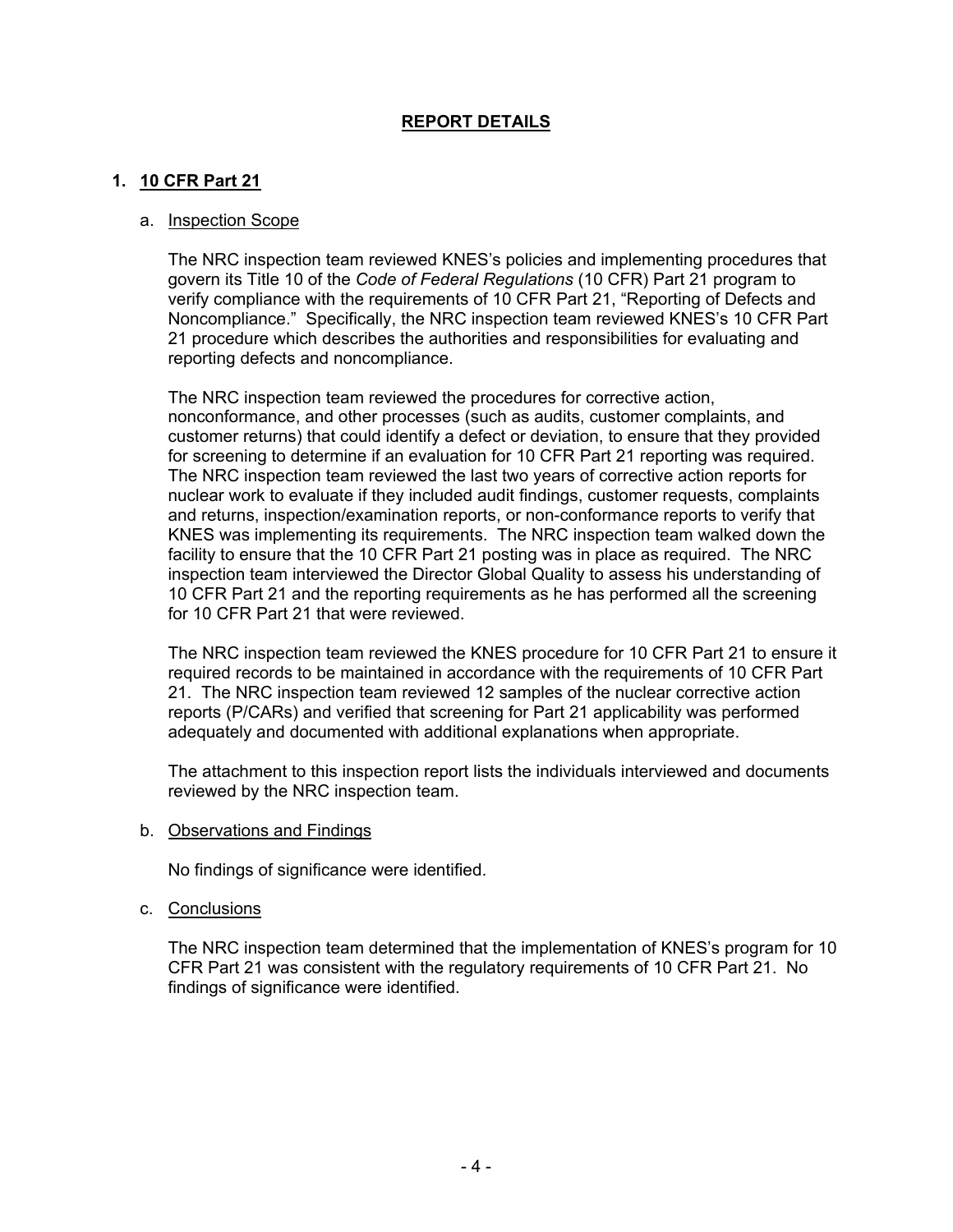# **2. Design Control**

### a. Inspection Scope

The NRC inspection team reviewed KNES's policies and procedures for design control to verify compliance with Criterion III, "Design Control," of Appendix B to 10 CFR Part 50. The NRC inspection team evaluated KNES's implementation of the design control process and procedures established in KNES's Nuclear Quality Manual (NQM). Document NQM 2.1, "Design Control," provided specific information for the implementation of the design process.

To evaluate implementation of the design control process, the NRC inspection team sampled design features included in three of the most recent complete cranes or trolley upgrades produced under nuclear safety-related purchase orders (POs). These POs consisted of a complete 40 ton crane for the Indian Point Unit 3 Fuel Building Crane, a replacement trolley for the Clinton Fuel Building Crane, and a complete 130 ton crane for the Crystal River Auxiliary Building. The specific design features considered included mechanical design of the hoist reeving system on the trolleys, electrical design features related to the hoist system, and structural design elements for the two crane bridges designed for the complete cranes. In addition, the NRC inspection team interviewed KNES engineering staff to understand how the design control process had been implemented.

The attachment to this inspection report lists the individuals interviewed and documents reviewed by the NRC inspection team.

## b. Observations and Findings

The selected POs specified the provision of cranes designed to the American Society of Mechanical Engineers (ASME) NOG-1 standard, "Rules for Construction of Overhead and Gantry Cranes (Top Running Bridge, Multiple Girder)," 2004, unless changes were mutually agreed between the purchaser and KNES. The NRC inspection team noted that alternative design criteria from NUREG-0554, "Single-Failure-Proof Cranes for Nuclear Power Plants," were also specified in the POs.

The NRC inspection team selected implementation of ASME NOG-1 design criteria for Type 1 (single-failure-proof) crane drums as a sample of reeving system design criteria. The ASME NOG-1 design criteria for hoist drums included the following: the drum shall be constructed of rolled or centrifugal cast steel with flanged ends; the drum gear shall be pressed on and keyed to the drum or bolted to the flange; and, in the event of failure of the drum shaft or bearing, the drum must be retained in a manner that precludes disengagement of the drum from gearing or brakes necessary to hold the load. Through review of drawings and calculations and interviews with KNES engineering staff, the NRC inspection team verified that the above criteria had been incorporated in the design of the Indian Point Unit 3 Fuel Building Crane and the Clinton Trolley upgrade. Through further interviews, the NRC inspection team determined that the KNES design process had incorporated appropriate design control methods from KNES NQM 2.1 to ensure the design criteria were satisfied. The NRC inspection team verified the method of compliance with the ASME NOG-1 criteria had been documented in each compliance matrix.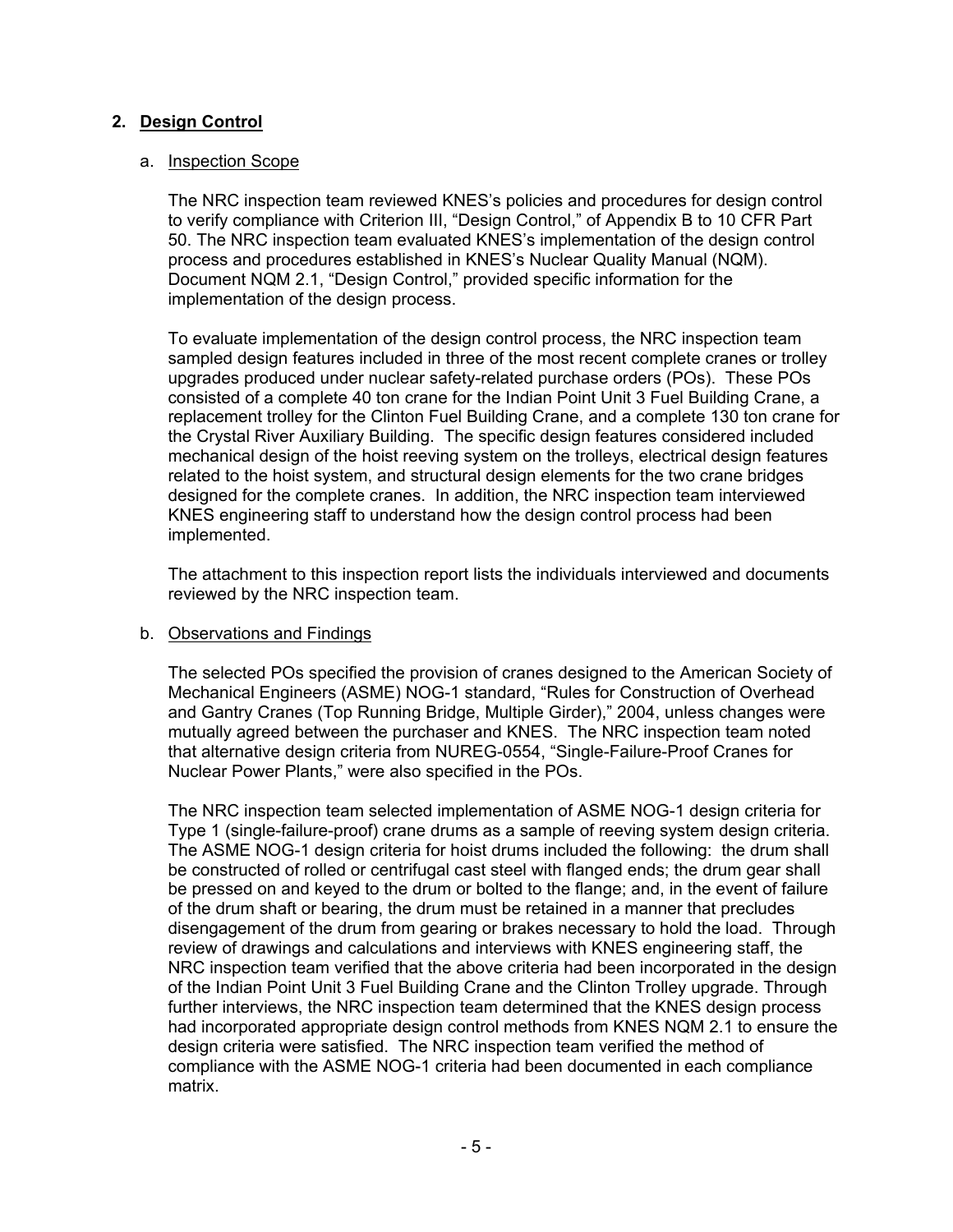The NRC inspection team reviewed the electrical design features related to the hoist system. The ASME NOG-1 design criteria include requirements to prevents a two-blocking event. Through the review of drawings and interviews with KNES staff, the inspection team verified that a two-blocking event is prevented. The design includes two separate overhoist limit switch systems. The first switch is a geared limit switch and it prevents any upward movement and sets the brakes. The second over travel switch sets the brakes and prevents motion up and down. The design of the main hoist motor has three independent and redundant means of directly removing power from the hoist motor. The NRC inspection team verified that the ASME NOG-1 two-blocking criteria had been incorporated in the design of the Indian Point Unit 3 Fuel Building Crane and the method of compliance had been documented in the compliance matrix.

The NRC inspection team also evaluated the structural design of the crane bridges for the Indian Point Unit 3 and Crystal River cranes by sampling the seismic analysis calculations and the design of the bridge end ties. The NRC inspection team determined that the seismic design calculations had been performed consistent with ASME NOG-1 criteria, and satisfied the specified acceptance criteria from ASME NOG-1, 2004. However, the NRC inspection team noted that the design of the end ties did not match typical end tie designs presented in industry standards, which either provided pinned wheel truck connections or a moderately flexible connecting member that would allow all four wheels on one end of the crane to remain in contact with uneven crane runway rails. Instead, the end tie consisted of two structural members: one rigidly connected at each end to a girder and one pinned at each end to the girder wheel trucks. These two connecting members formed a structure with limited capacity to deform. The NRC inspection team confirmed this by review of a finite element model completed in 2013 to evaluate the end tie stresses for the Indian Point Unit 3 crane with one wheel 0.25 inches lower than the other crane wheels. This is a condition specified for evaluation in ASME NOG-1 when the wheel trucks are not an equalizing design. The results of the finite element analysis indicated the crane would not naturally conform to that boundary condition under the weight of the crane and its rated load because the crane structure supporting the downward deflected wheel was in tension. The 0.25 inch displacement was within the acceptance criteria for rail elevation specified in Paragraph 4160 of ASME NOG-1, and, therefore, the NRC inspection team concluded the end tie was not sufficiently flexible to satisfy the criteria of ASME NOG-1 for design of the end tie. Contrary to the results of the analysis, KNES reported in the compliance matrix for the Indian Point Unit 3 crane that the crane bridge was provided with a flexible end tie to satisfy the criteria of Paragraph 4442 of ASME NOG-1.

The condition was resolved by completion of rail surveys establishing that the rails were sufficiently flat to ensure the structure would maintain wheel contact. Evaluation of the rail conditions at Indian Point Unit 3 after the crane had been placed in service revealed that the crane runway rails were sufficiently flat. A rail survey for the Crystal River fuel building had been completed prior to installation of the crane, and the condition of the rails were also sufficiently flat to support continuous contact of the bridge wheels with the runway rails. The NRC inspection team concluded that the limited flexibility of the end tie was not identified and controlled during the design process for the Indian Point Unit 3 crane, but the deviation in design is minor because the end tie flexibility was acceptable for the actual operating conditions. KNES submitted P/CAR 633 to address NOG-1 Interpretations, including clear communication of KNES interpretations in their compliance matrices and the need to perform rail surveys to ensure the limited flexibility of the end tie was acceptable.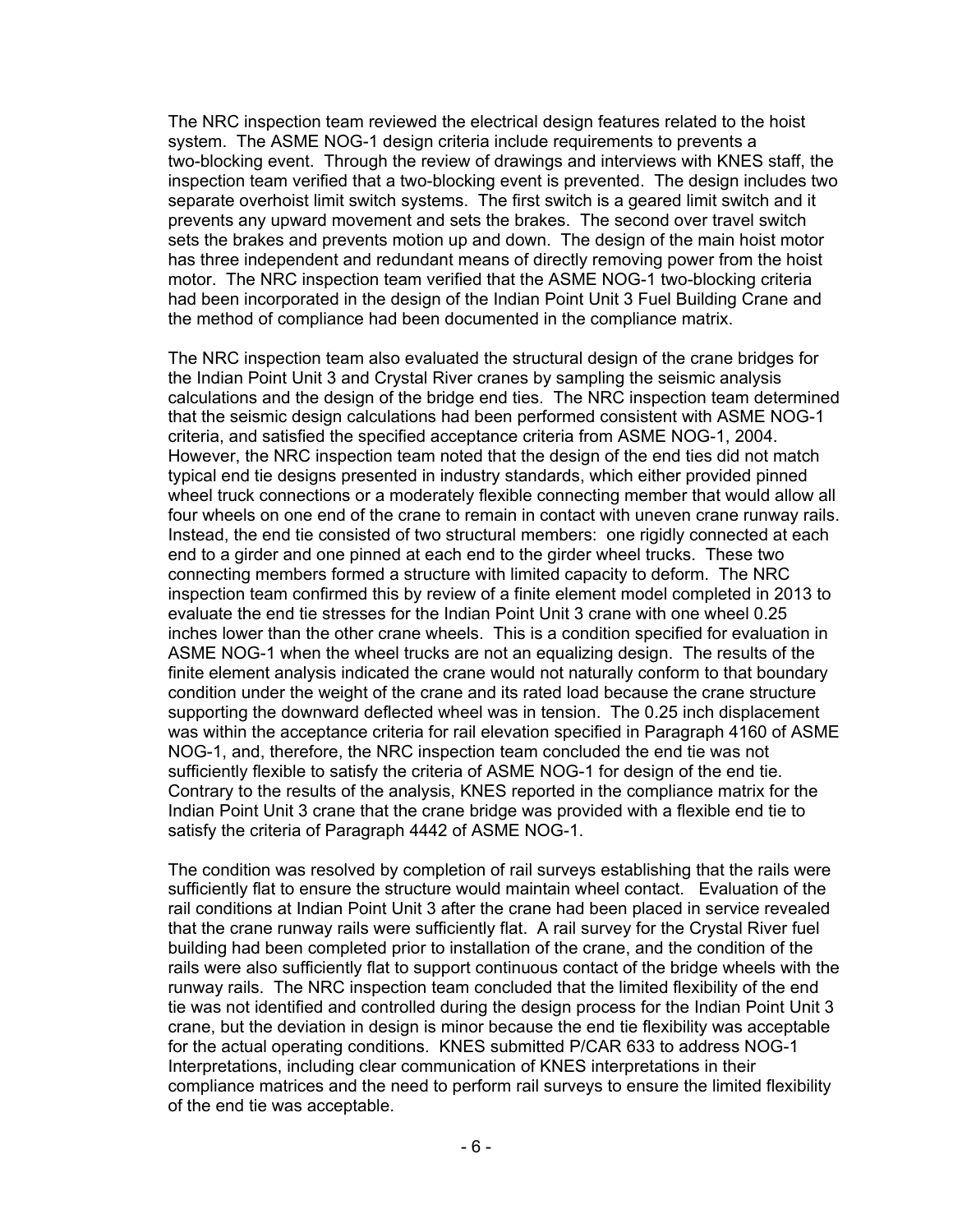## c. Conclusions

The NRC inspection team determined that the implementation of KNES's program for design control was consistent with the regulatory requirements of Criterion III, "Design Control," of Appendix B to 10 CFR Part 50. The inspection team identified no findings of significance.

## **3. Nonconformances**

# a. Inspection Scope

The NRC inspection team reviewed policies, implementing procedures, and records that governed the control of nonconforming materials, parts, and components to verify compliance with Criterion XV, "Nonconforming Materials, Parts, or Components," of Appendix B to 10 CFR Part 50. The NRC inspection team reviewed the KNES Nuclear Quality Manual, to ensure it addressed the regulatory requirements for nonconforming items.

To verify that KNES's implementation and control over these processes were adequate, the NRC inspection team reviewed the KNES procedure, NQM 10.0, "Nonconforming Product," Version 6, dated March 2014, that governs identification, control and correction of nonconforming items. The NRC inspection team reviewed the training record and interviewed the Nuclear Quality Specialist, who administered the nonconformance process to ensure she was trained on the regulatory requirements and KNES processes and implementation for nonconforming items.

The NRC inspection team reviewed the Nonconforming Report Log for 2014, and selected 16 samples to review in detail to ensure the processes were being followed and the dispositions appeared appropriate. The samples included rework items, accept as is items, and reject items.

The attachment to this inspection report lists the individuals interviewed and documents reviewed by the NRC inspection team.

## b. Observations and Findings

No findings of significance were identified.

## c. Conclusions

The NRC inspection team determined that the implementation of KNES's program that documents and evaluates nonconformances was consistent with the regulatory requirements of Criterion XV, "Nonconforming Materials, Parts, of Components," of Appendix B to 10 CFR Part 50. No findings of significance were identified.

# **4. Corrective Actions**

# a. Inspection Scope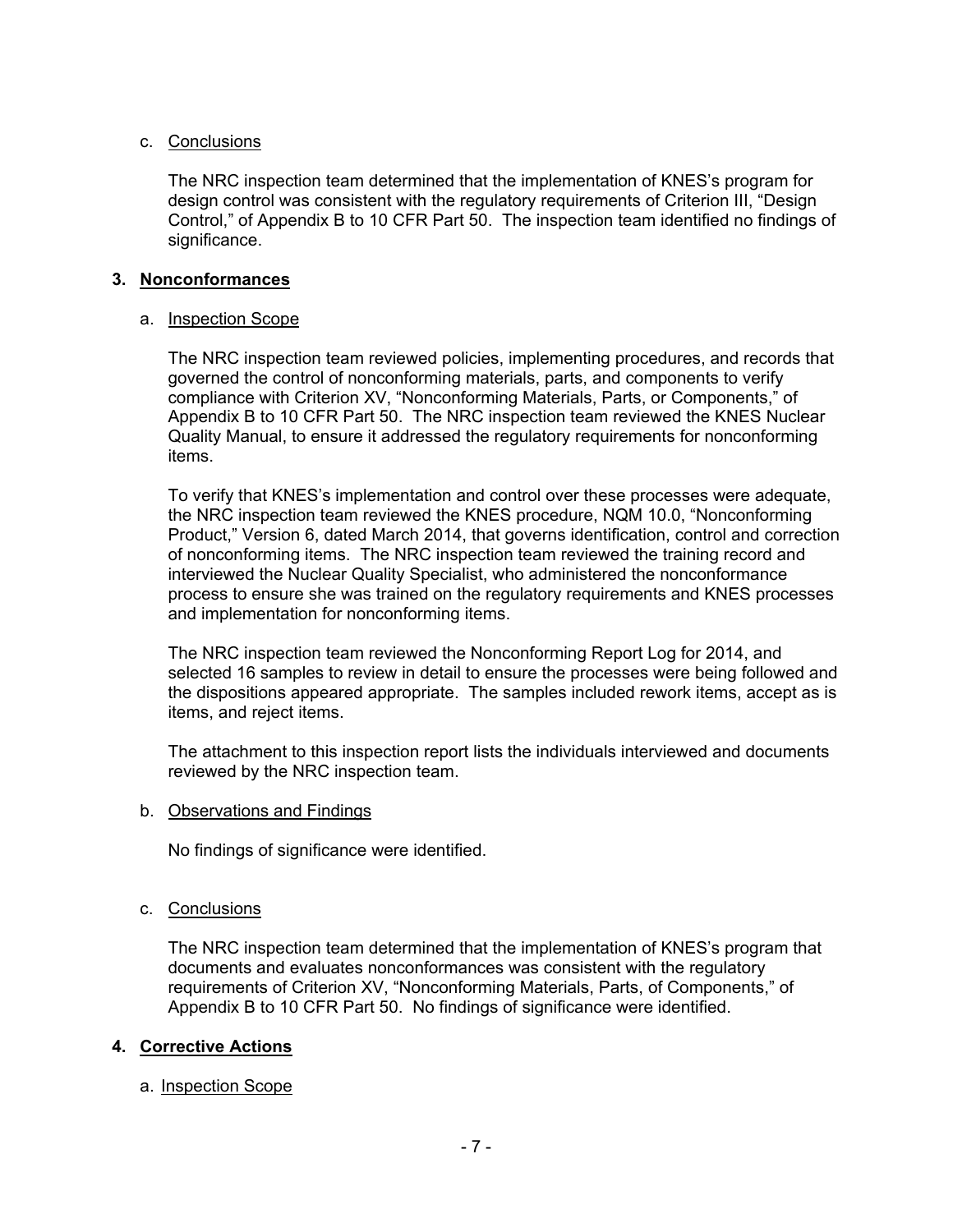The NRC inspection team reviewed policies, implementing procedures, and records that govern corrective actions to verify compliance with Criterion XVI, "Corrective Action," of Appendix B to 10 CFR Part 50. The NRC inspection team reviewed the KNES Nuclear Quality Manual, to ensure it addressed the regulatory requirements for corrective action.

To verify that KNES's implementation of the corrective action process meet regulatory requirements, the NRC inspection team reviewed KNES procedures, reviewed P/CARs, and interviewed personnel. Specifically the NRC inspection team reviewed NQM 10.1, "Corrective Action," Version 3, dated June 2011, to ensure that it implemented the regulatory requirements. The NRC inspection team reviewed other processes at KNES that could identify a condition adverse to quality (such as internal and external audits, customer complaints, review of nonconformance reports, and review of trend analysis) to ensure that they used the corrective action process.

The NRC inspection team reviewed the logs for P/CARs from 2013 and 2014 and selected 12 samples to review in detail to ensure the process was being followed and the dispositions appeared appropriate. The NRC inspection team verified that KNES implemented their corrective action process for the CARs reviewed, identified conditions adverse to quality were promptly identified and corrected, and for significant conditions adverse to quality that, the cause was determined and actions taken to prevent recurrence, and that appropriate KNES management were being notified.

The NRC inspection team reviewed the training records and interviewed the Global Director of Nuclear Quality to ensure he was trained on the regulatory requirements and KNES processes and implementation for corrective action. The NRC inspection team also interviewed other personnel to ensure that they knew the requirements of the corrective action process, and how to initiate a P/CAR.

The attachment to this inspection report lists the individuals interviewed and documents reviewed by the NRC inspection team.

## b. Observations and Findings

No findings of significance were identified.

c. Conclusions

The NRC inspection team determined that the implementation of KNES's program that documents and evaluates corrective actions was consistent with the regulatory requirements of Criterion XVI, "Corrective Action," of Appendix B to 10 CFR Part 50. No findings of significance were identified.

## **8. Entrance and Exit Meetings**

On September 8, 2014, the NRC inspection team presented the inspection scope during an entrance meeting with Mr. Steven Waisanen, President of KNES, and other KNES personnel. On September 9, 2014, the NRC inspection team presented the inspection results during an exit meeting with Mr. Steven Waisanen, President of KNES, and other KNES personnel.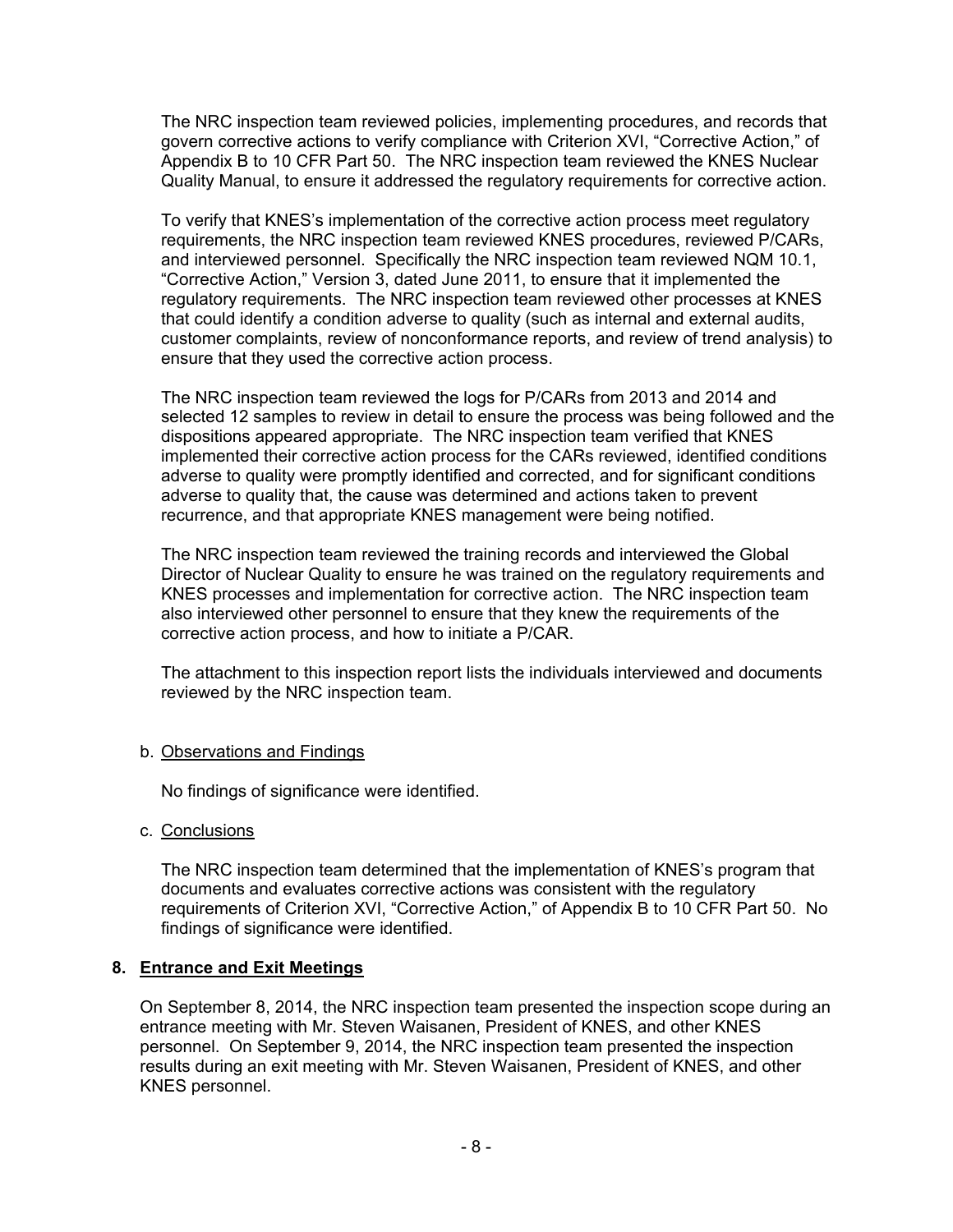# **ATTACHMENT**

## **1. PERSONS CONTACTED AND NRC STAFF INVOLVED**

| Name         | <b>Title</b>                                     | Affiliation | Entrance | Exit | Interviewed  |
|--------------|--------------------------------------------------|-------------|----------|------|--------------|
| S. Waisanen  | President                                        | <b>KNES</b> | X        | X    |              |
| J. Edmundson | <b>Chief Engineer</b>                            | <b>KNES</b> | $\sf X$  | X    | $\mathsf{X}$ |
| T. McCann    | <b>Global Director</b><br><b>Nuclear Quality</b> | <b>KNES</b> | X        | X    | X            |
| J. Yustus    | <b>Assistant Chief</b><br>Engineer               | <b>KNES</b> | X        | X    | X            |
| S. Lawerence | <b>Product Manager</b>                           | <b>KNES</b> | $\sf X$  | X    | $\mathsf{X}$ |
| D. Gupta     | <b>Senior Seismic</b><br>Engineer                | <b>KNES</b> |          | X    | X            |
| D. Ford      | Project Engineer,<br>Structural                  | <b>KNES</b> |          |      | X            |
| B. Orozco    | <b>Nuclear Quality</b><br>Specialist             | <b>KNES</b> |          |      | X            |
| T. Bies      | Senior Project<br>Engineer, Electrical           | <b>KNES</b> |          |      | X            |
| S. Allen     | Senior project<br>Engineer                       | <b>KNES</b> |          | X    | X            |
| T. Kendzia   | <b>Inspection Team</b><br>Leader                 | <b>NRC</b>  | X        | X    |              |
| A. Keim      | <b>Inspection Team</b><br>Member                 | <b>NRC</b>  | X        | X    |              |
| S. Jones     | <b>Inspection Team</b><br>Member                 | <b>NRC</b>  | X        | X    |              |

# **2. INSPECTION PROCEDURES USED:**

IP 43002, "Routine Inspections of Nuclear Vendors" IP 36100, "Inspection of 10 CFR Part 21 and Programs for Reporting Defects and Noncompliance"

## **3. ITEMS OPENED, CLOSED, AND DISCUSSED:**

None

#### **4. DOCUMENTS REVIEWED:**

### **Procedures**

Konecranes Nuclear Equipment & Services, LLC, NUCLEAR Quality Manual, Version 2, June, 2014

NQM 2.0, "Contract Review-Order Entry," Version 4, March 2012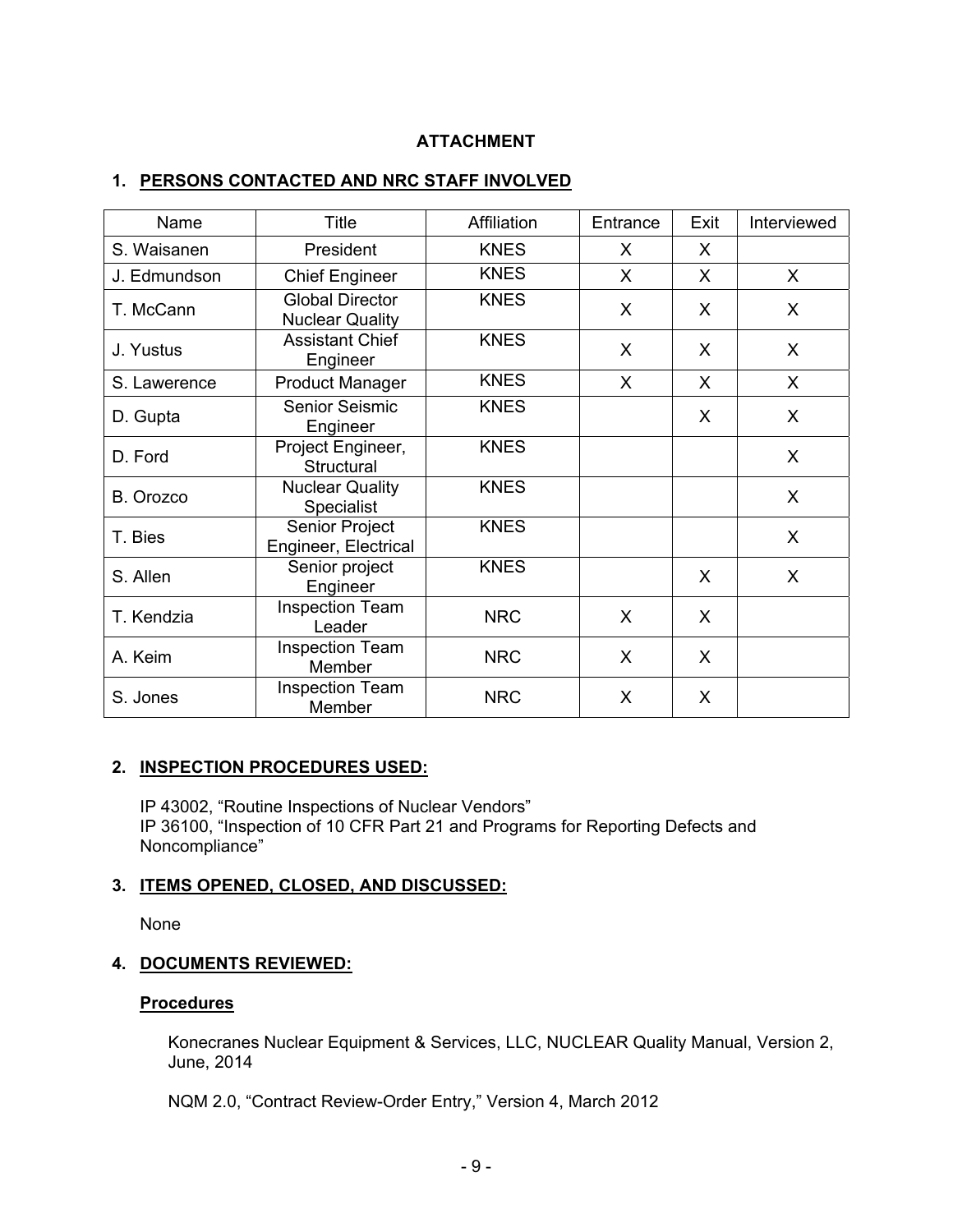NQM 2.1, "Design Control," Version 5, March 2012

NQM 10.0, "Nonconforming Product," Version 6, March 2014

NQM 10.1, "Corrective Action," Version 3, June 2011

NQM 10CFR21, "Konecranes Nuclear Equipment & Services, LLC – Operations Policy (10CFR21)," Version 5, June 2011

Nuclear Operating Procedure (NOP) 2.1.0, Procedure for Calculations, Version 6, February 2014

NOP 2.1.1, "Control of Design Activities," Version 4, February 2014

NOP 2.1.2, Commercial Grade Dedication-Application Software, Version 3, February 2012

NOP 2.1.3, Procedure for Software Quality Assurance Documentation, Version 0, February 2012

### **Reference Standards**

American Society of Mechanical Engineers NOG-1 standard, "Rules for Construction of Overhead and Gantry Cranes (Top Running Bridge, Multiple Girder)," 2004

#### **Purchase Orders**

HOLTEC P.O. No. 1775PH, Change 7, for Indian Point Unit 3 Fuel Building Crane, dated October 29, 2010.

Exelon KNES Contract for Clinton Safety-Related Crane Upgrade, dated November 30, 2012.

Progress Energy Contract for Crystal River Spent Fuel Cask Crane System, dated April 27, 2009.

KNES PO 4500095810 to Lincoln Structural Solutions LLC, dated February 19, 2014

KNES PO 4500095810 to Team Industrial Services Inc., dated March 20, 2014

### **Equipment Qualification and Test Reports**

Geometric Analysis, Runway – Crystal River Unit 3, dated August 29, 2011

Weld Visual Inspection Report - Indian Point 3 Trolley Frame, Weldall P. O. No. 036576W-CBT, dated March 25, 2010.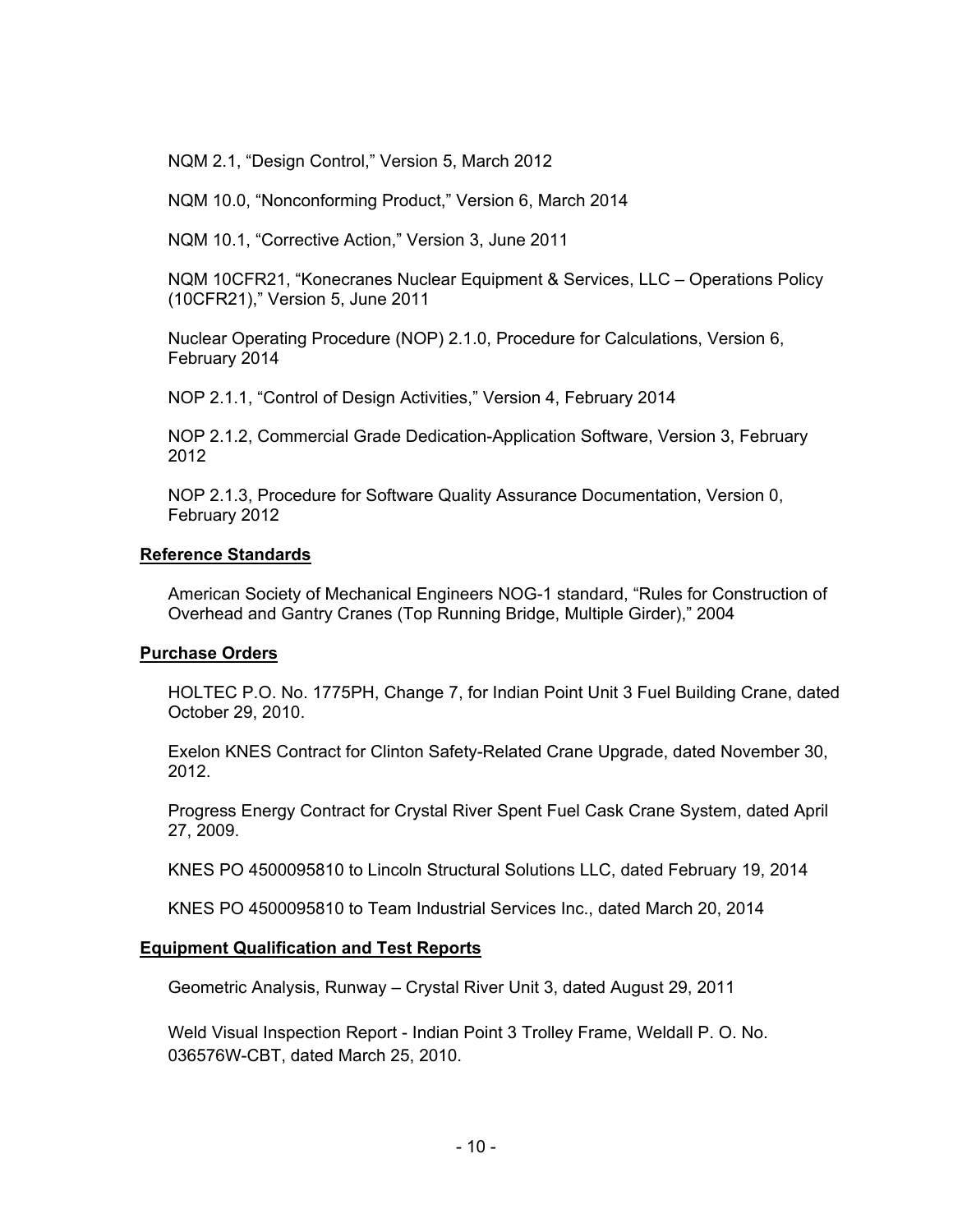NOG-1 Compliance Matrix, Indian Point 3 Fuel Handling Crane, P&H Document No. CN-36576-04, Revision 3, March 21, 2013.

NOG-1 Compliance Matrix, Single Failure Proof Upgrade for Clinton Fuel Handling Crane, Document No. US52-00085-04, Revision 2, October 3, 2013.

## **Calculations**

P&H Calc 036576-09, Revision 2, Seismic Analysis of Indian Point III Crane, December 7, 2009.

P&H Calc 36576-10, Revision 2, Indian Point 3 Single Failure Proof Crane Critical Weld Calculations, January 29, 2010.

P&H Calc 36576-01, Revision 3, Indian Point 3 Hoist/Reeving Equipment Calculation, March 31, 2010.

P&H Calc 036576-23, Revision1, Flexibility Analysis of End Tie Indian Point III Crane, July 3, 2013.

P&H Calc 036539-09, Revision 2, Crystal River Unit 3 Cask Crane Structural Calculations, May 13, 2011.

Calc US52-00085-23, Clinton Main Hoist Reeving Calculations, May 30, 2014.

## **Drawings**

P&H Drawing QR89229, Revision 2, Trolley Frame Weldment Diagram, Indian Point 3, March 30, 2010.

P&H Drawing QR89677, Revision 1, Seismic Restraint Weldment Diagram, Indian Point 3, February 23, 2010.

P&H Drawing QR89299, Revision 7, Main Hoist Drum Weldment Diagram, Indian Point 3, June 3, 2010.

P&H Drawing R89199, Revision 3, Top Level Crane Assembly, Indian Point 3, December 16, 2010.

P&H Drawing 54251168, Revision 0, M. H. Drum Weldment Diagram, Clinton, January 7, 2013.

P&H Drawing 54251167, Revision 0, M. H. Drum Machining Diagram, Clinton, January 17, 2013.

P&H Drawing R88786, Revision 3, "Fuel Storage Building Crane," Indian Point 3, dated September 2, 2009